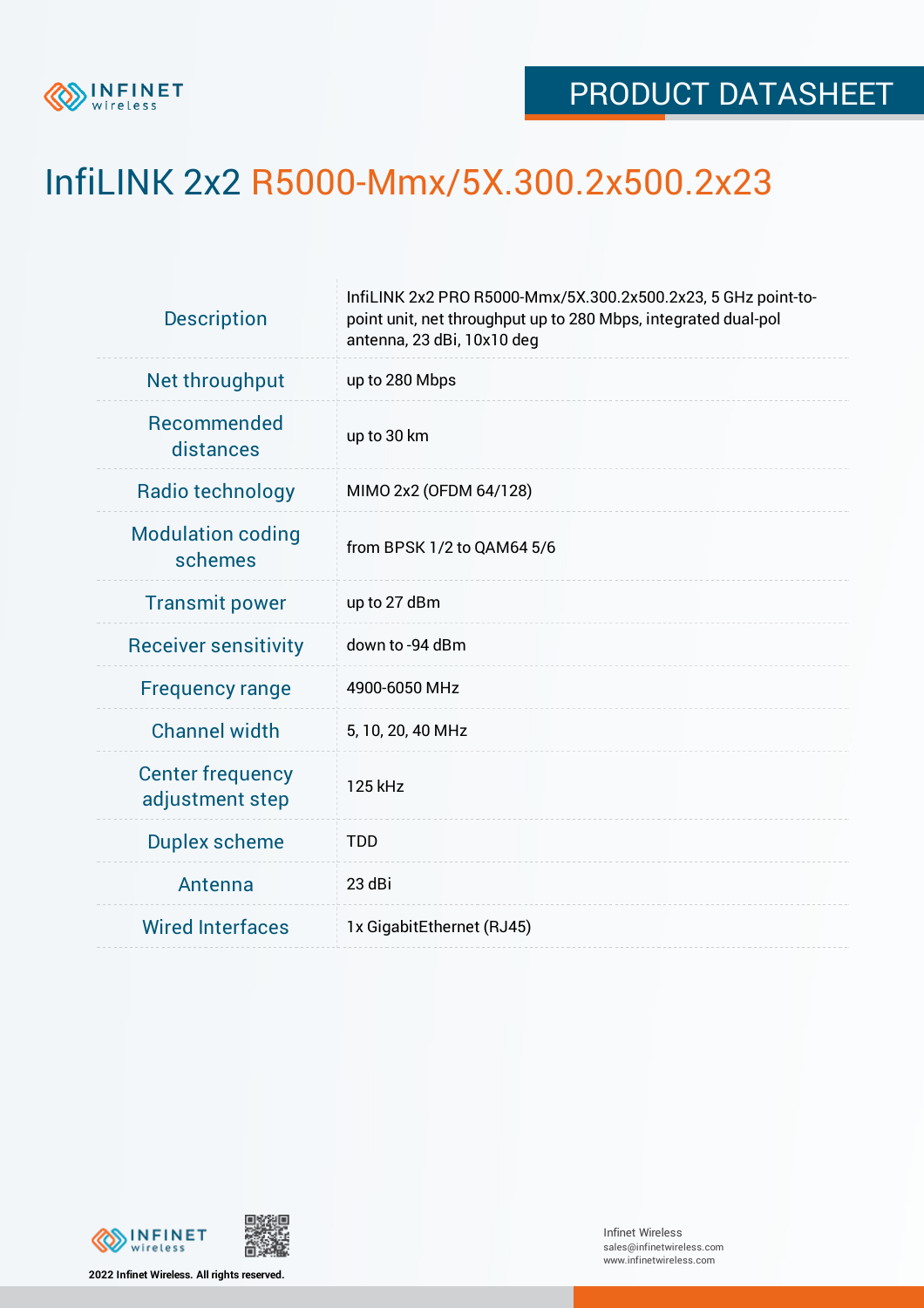

## PRODUCT DATASHEET

## InfiLINK 2x2 R5000-Mmx/5X.300.2x500.2x23

| <b>Consumption</b>         | up to 20 W                                                                                                                                                                                                                                                                                                                 |                            |                       |                          |              |                 |  |  |
|----------------------------|----------------------------------------------------------------------------------------------------------------------------------------------------------------------------------------------------------------------------------------------------------------------------------------------------------------------------|----------------------------|-----------------------|--------------------------|--------------|-----------------|--|--|
| <b>Power options</b>       | 110-240 VAC @ 50/60 Hz, ±4356 VDC                                                                                                                                                                                                                                                                                          |                            |                       |                          |              |                 |  |  |
| <b>Outdoor Unit (ODU)</b>  | 305 x 305 x 68 mm, 2.5 kg                                                                                                                                                                                                                                                                                                  |                            |                       |                          |              |                 |  |  |
|                            |                                                                                                                                                                                                                                                                                                                            |                            |                       |                          |              |                 |  |  |
| <b>Part Number Options</b> | Prefix<br>R5000-                                                                                                                                                                                                                                                                                                           | Freq.<br><b>Band</b><br>5X | <b>Bitrate</b><br>300 | Output<br>Power<br>2x500 | Ant.<br>2x23 | Capacity<br>300 |  |  |
| <b>Part Number Example</b> | Mmx<br>R5000-Mmx/5X.300.2x500.2x23                                                                                                                                                                                                                                                                                         |                            |                       |                          |              |                 |  |  |
| <b>Packing List</b>        | - Outdoor unit R5000-Mmx/5X.300.2x500.2x23 - 1 pcs.<br>- Power Supply IDU-BS-G - 1 pcs.<br>- Power Cord - 1 pcs.<br>- Connector - 1 pcs.<br>- Standard RJ-45 connector - 1 pcs.<br>- Shielded RJ-45 connector - 1 pcs.<br>- RJ-45 Plug Cap - 1 pcs.<br>- MONT-KIT-85 Mounting kit - 1 pcs.<br>- Quick Start Guide - 1 pcs. |                            |                       |                          |              |                 |  |  |



**2022 Infinet Wireless. All rights reserved.**

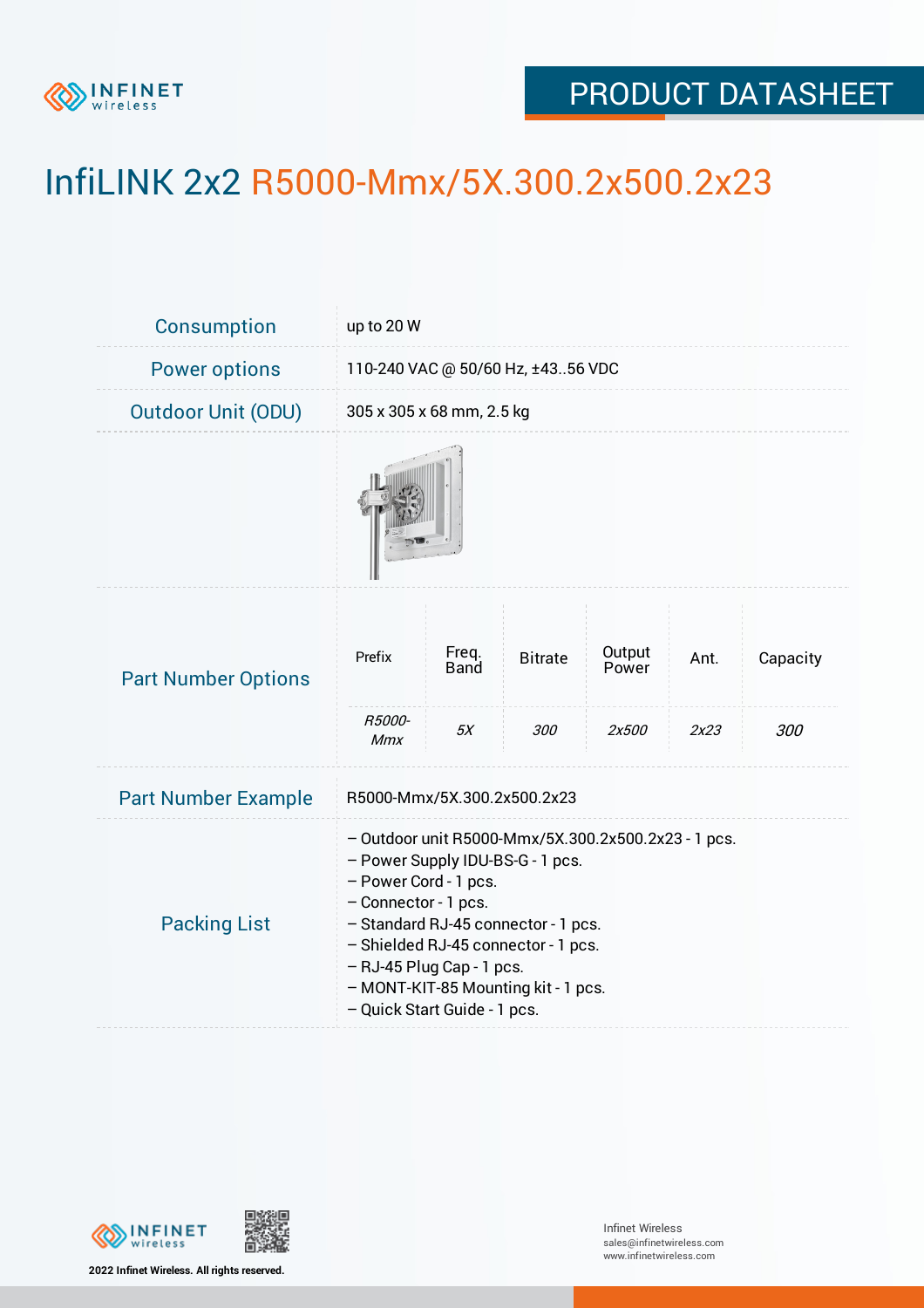

## PRODUCT DATASHEET

# InfiLINK 2x2 R5000-Mmx/5X.300.2x500.2x23

### Features

#### **RADIO**

- **Voice/RTP Aware Superpacketing**
- ٠ **DFS**
- **Automatic Bitrate Control** Þ
- Þ **Automatic Transmit Power Control**
- ь **TDD synchronization using AUX-ODU-SYNC (excluding Smn/Lmn)**
- **Spectrum Analyzer mode** ۰
- **Channel testing tools** ١

#### **NETWORKING**

- **Ethernet-over-IP and IP-over-IP tunneling**
- **ARP protocol support** ٠
- ۱ **MAC/IP filtering**
- Þ **Full-fledged 2nd layer switch**
- Þ **RIPv2 / OSPFv2 /static routing**
- **L2/L3 Firewall** Þ
- **NAT (multipool, H.323-aware)** Þ
- Þ **DHCP client/server/relay**

#### **MANAGEMENT FEATURES**

- **Various Management Protocols: HTTP, HTTPS, Telnet, SSH, SNMP v1/2c/3 (MIB-II and proprietary MIBs)**
- **Graphical User Interface**
- **LED Indication: power status, wireless and wired link status, signal level**
- **Antenna alignment tool**
- ٠ **Automatic software update**
- **Online monitoring with proprietary EMS InfiMONITOR.**

#### **QUALITY-OF-SERVICE**

- **17 priority queues**
- **IEEE 802.1p support**
- **IP TOS / DiffServ support**
- ٠ **Full voice support**
- **Traffic limiting (absolute, relative, mixed)** ٠
- **Traffic redirection**